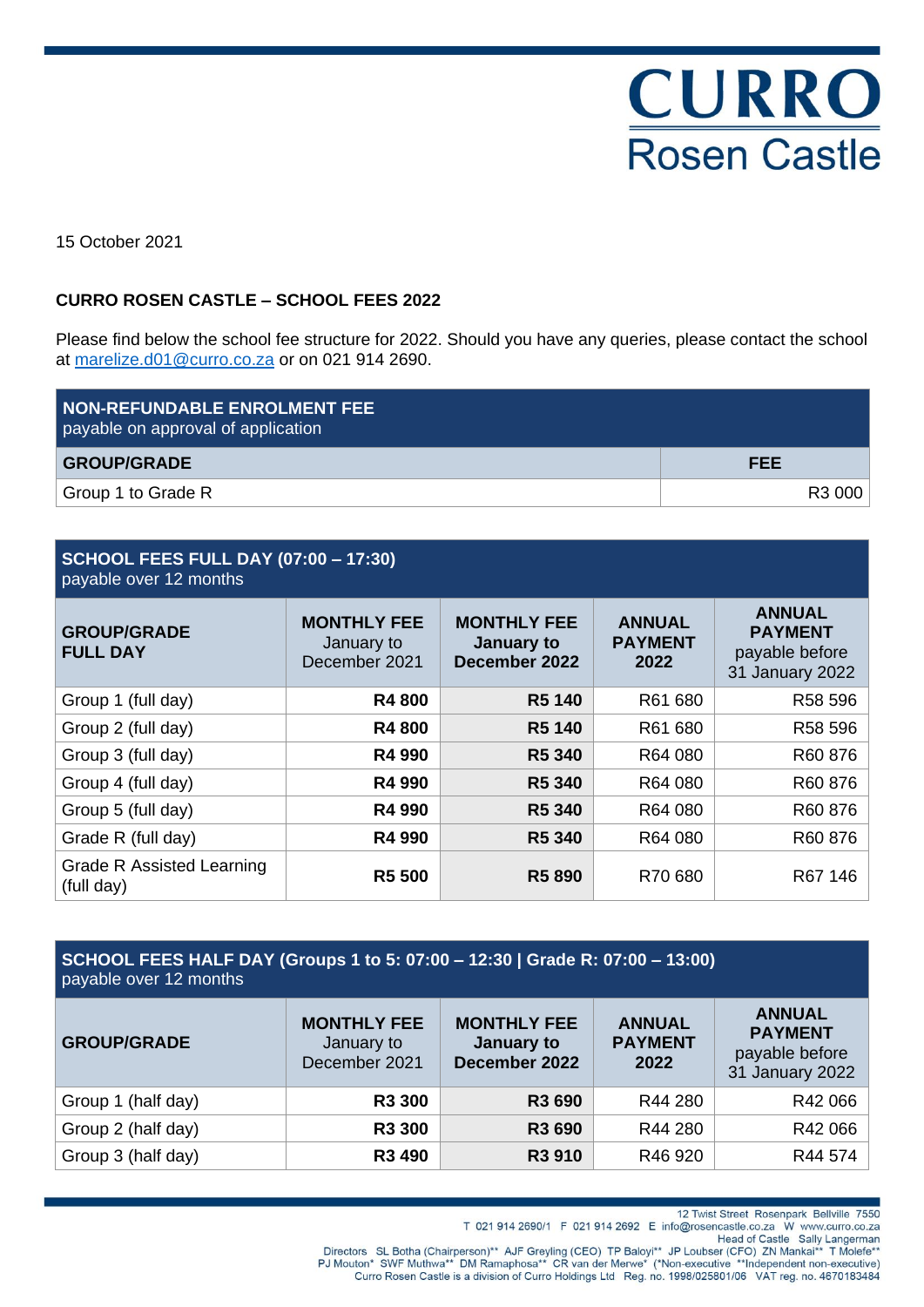

#### **SCHOOL FEES HALF DAY (Groups 1 to 5: 07:00 ‒ 12:30 | Grade R: 07:00 ‒ 13:00)** payable over 12 months

| <b>GROUP/GRADE</b>                             | <b>MONTHLY FEE</b><br>January to<br>December 2021 | <b>MONTHLY FEE</b><br>January to<br>December 2022 | <b>ANNUAL</b><br><b>PAYMENT</b><br>2022 | <b>ANNUAL</b><br><b>PAYMENT</b><br>payable before |
|------------------------------------------------|---------------------------------------------------|---------------------------------------------------|-----------------------------------------|---------------------------------------------------|
|                                                |                                                   |                                                   |                                         | 31 January 2022                                   |
| Group 4 (half day)                             | R3 490                                            | R3 910                                            | R46 920                                 | R44 574                                           |
| Group 5 (half day)                             | R3 490                                            | R3 910                                            | R46 920                                 | R44 574                                           |
| Grade R (half day)                             | R3 490                                            | R3 910                                            | R46 920                                 | R44 574                                           |
| <b>Grade R Assisted Learning</b><br>(half day) | R3 930                                            | <b>R4 400</b>                                     | R52 800                                 | R50 160                                           |

# **SCHOOL LEAVER NOTICE**

| Refer:<br>Fee policy 14.3                   | School leaver notices are not accepted during the fourth term (October and<br>November). An account holder who has given notice during the fourth term,<br>must therefore pay fees and outstanding accounts until end of December.                                                |
|---------------------------------------------|-----------------------------------------------------------------------------------------------------------------------------------------------------------------------------------------------------------------------------------------------------------------------------------|
| Refer:<br>Learner admission<br>Contract 6.1 | Parents may terminate the admission and enrolment of a learner at the school, after<br>the commencement of the first day of the school year, by providing the school<br>with at least 3 (three) calendar months written notice of termination of the<br>enrolment of the learner. |

| <b>PAYMENT METHODS 2022</b>                                     |                                                                                                                                 |  |
|-----------------------------------------------------------------|---------------------------------------------------------------------------------------------------------------------------------|--|
| Method 1                                                        | Annual payment in advance, due by 31 January 2022.                                                                              |  |
| Method 2                                                        | Debit-order payments, which can be scheduled monthly in advance x 12 months on or about<br>the 2nd, 16th or 26th of each month. |  |
| YOUR FAMILY CODE IS REQUIRED AS THE REFERENCE FOR ALL PAYMENTS. |                                                                                                                                 |  |

Please note that **cash is not accepted as a form of payment for fees** at the school.

## **DEBIT-ORDER COMPLETION**

If you are not yet paying by debit order, we request that you do so as soon as possible since this substantially reduces the administrative burden to identify deposits into our bank account and allocate to the correct learner accounts. We rely on predictable monthly cash flows to manage our affairs.

Please complete a debit-order form and deliver it by hand to the school's bursar before 3 December 2021. The form is available from the school and on the Curro website at www.curro.co.za.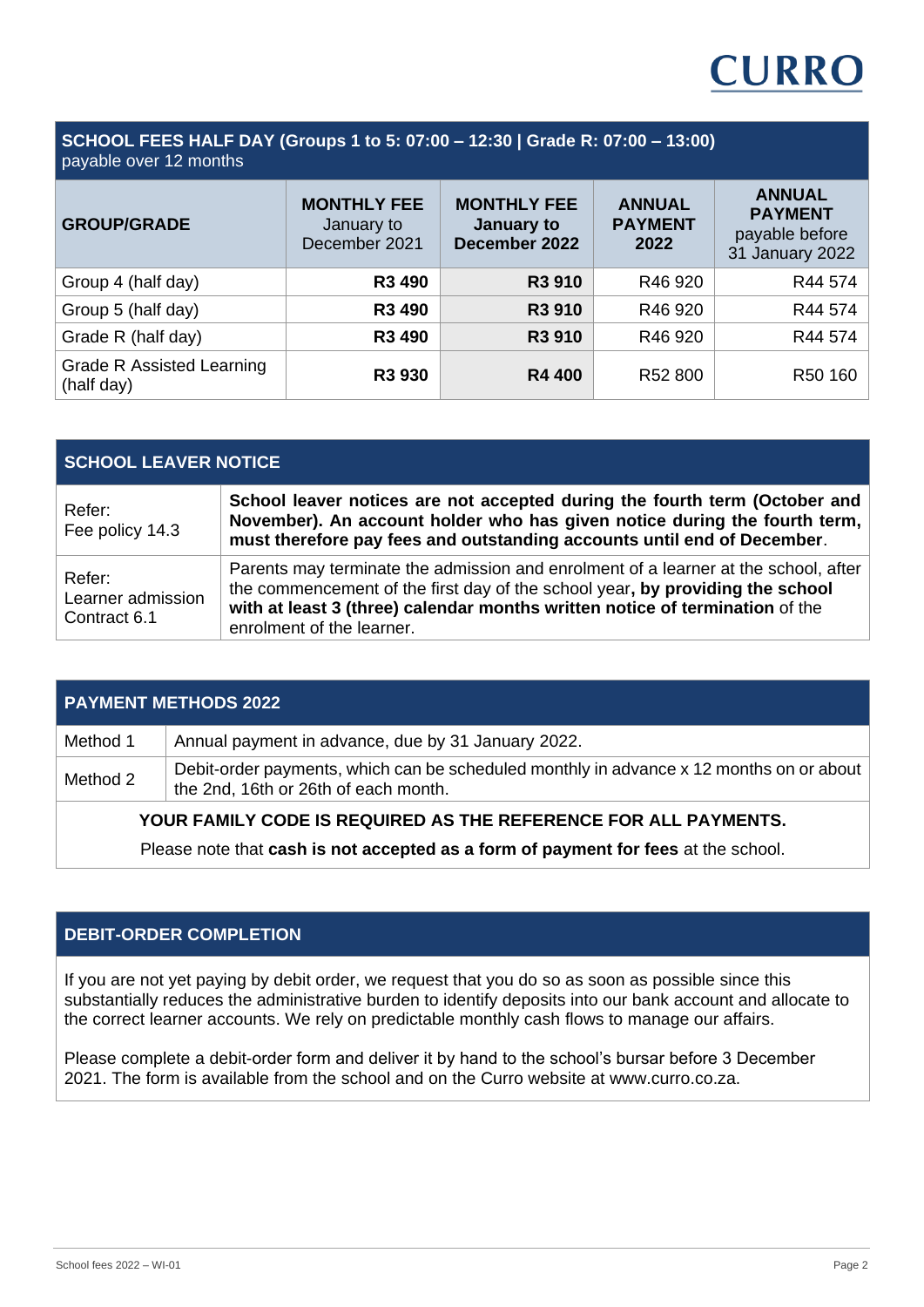

| <b>BANK DETAILS</b>    |                           |
|------------------------|---------------------------|
| <b>Name of account</b> | <b>Curro Rosen Castle</b> |
| <b>Bank</b>            | <b>FNB</b>                |
| <b>Account number</b>  | 62358899197               |
| <b>Branch code</b>     | 250655                    |
| <b>Reference</b>       | Family code               |

### **GENERAL**

### **1. School fees**

School fees for 2022 include the following:

- All learning materials and stationery for children Group 1 to Group 5. Grade Rs' stationery is included **but** they will be required to purchase additional workbooks and a name board from the school (cost is R365).
- Breakfast, lunch and all snacks are provided by the school.
- All 'instappies' (guest speakers and visiting shows etc.), special days and events
- Music Box, Playball, Little Leaders and swimming lessons for all children in Group 3 to Grade R. A Learn 2 Swim lesson is available on a Saturday morning for our Groups 1 and 2 children where they are accompanied in the pool by a parent or guardian (no additional cost).
- The Grade R Assisted Learning class will include one group occupational therapy session per week during the term.

School fees for 2022 exclude the following:

- Class-specific items, e.g. personal hygiene items (tissues, sunblock, wet wipes etc.)
- Extramural activities, e.g. ballet, karate, Clay Play, school of dancing, and the Playball and Music Box for Groups 1 and 2 learners – these are all optional activities.
- School photos (individual and group)
- The cost of therapists (speech, occupational therapy, physiotherapy and/or play therapy)
- Any charitable donations
- Individual swimming lessons (these can be arranged at an additional cost).

### **Afternoon casual fee for half-day children:**

Half-day children are welcome to stay for the afternoon, or portion thereof, on any day and will be billed an amount of R100 per day on their school fee account for this.

## **PLEASE NOTE: late collections**

- If **half-day** children are collected late (more than 30 minutes after their pick-up time), they will automatically be billed the R100 for the afternoon.
- If **full-day** children are collected more than 10 minutes after our closing time, a fee of R50 will be billed to your account.

### **2. Additional swimming lessons**

• Additional swimming lessons are available (by arrangement) with the swimming coach, depending on available time slots. A once-a-week additional lesson can be organised at a cost of R430 per month (for 12 months). These lessons are offered during term time only.